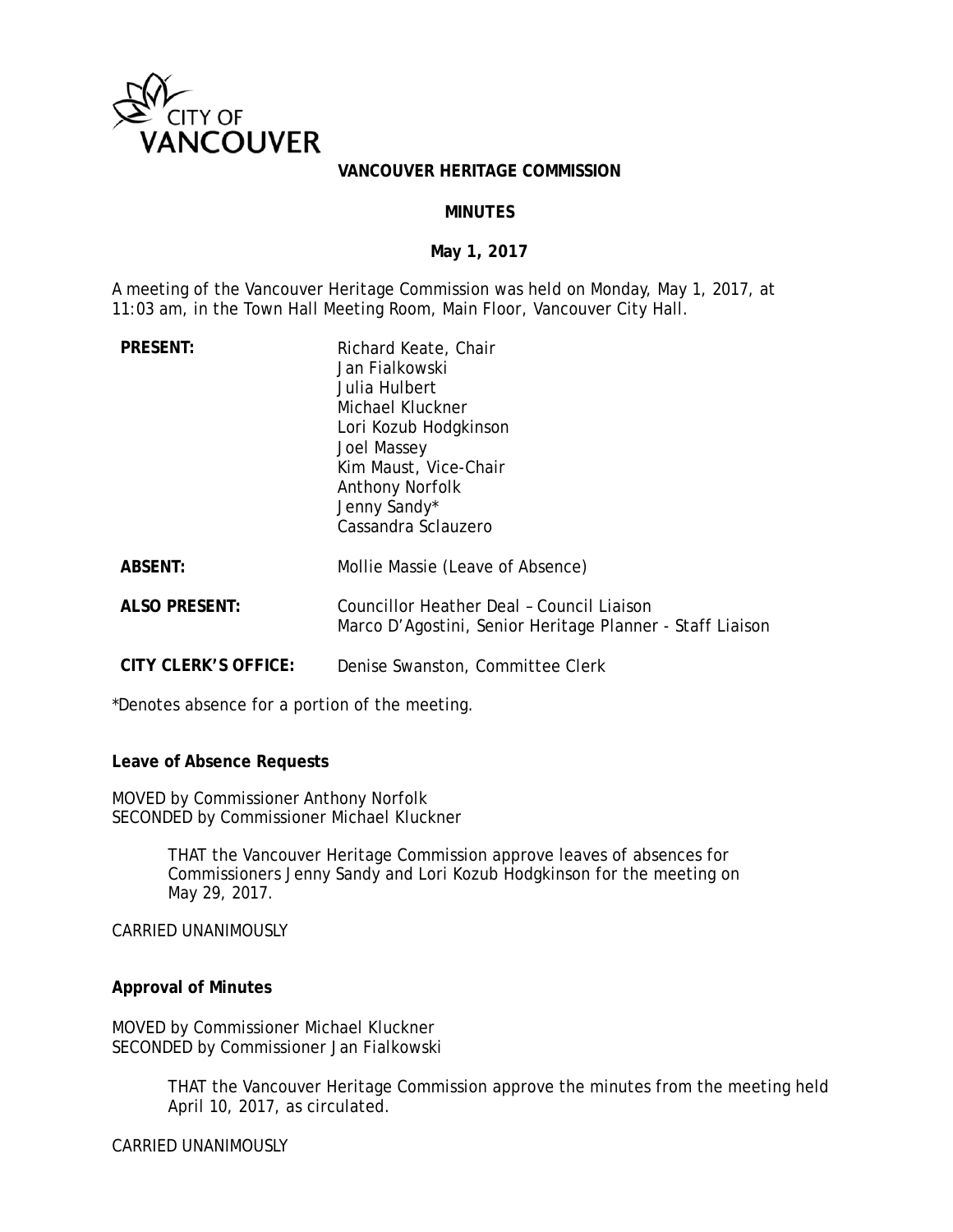## **1. Business Arising from the Minutes**

The Commission briefly discussed the Vancouver Heritage Awards which took place on April 24, 2017. Overall feedback was generally positive.

## **2. Conservation Review**

**(a) 479 East 11th Avenue – Arthur Residence VHR 'C' – Proposed DE420230 (Designation)**

**Issues:** Level of conservation, specifically the front porch which remains partially enclosed, overall degree of retention and details such as window openings.

**Applicant:** Carman Kwan, Architect

**Staff:** Marco D'Agostini, Senior Heritage Planner Grace Jiang, Development Planner

The applicant team reviewed the application and, along with staff, responded to questions.

MOVED by Commissioner Anthony Norfolk SECONDED by Commissioner Joel Massey

> THAT the Vancouver Heritage Commission supports the application, as presented to the Committee at its meeting on May 1, 2017, to restore and designate 479 East 11<sup>th</sup> Avenue, a 2 ½ storey colonial revival house, including the addition of an infill dwelling at the rear of the property, noting the following:

- that the applicant intends to retain the original chimney and maintain original window opening sizes and locations;
- that the clap board be removed from the front exterior corners;

FURTHER THAT the Commission requests that staff and the applicant give further design consideration to opening up the porch and restoring it closer to its original configuration;

FURTHER THAT the Commission asks that the applicant be required to restore the porch pickets and railings on both the front and back porches in keeping with historic or original design; and

FURTHER THAT the Commission recommends that the applicant carefully consider the use of cedar shingles for the replacement roof.

CARRIED UNANIMOUSLY

\* \* \* \* \*

The Commission recessed at 11:49 am and reconvened at 12:01 pm.

\* \* \* \* \*